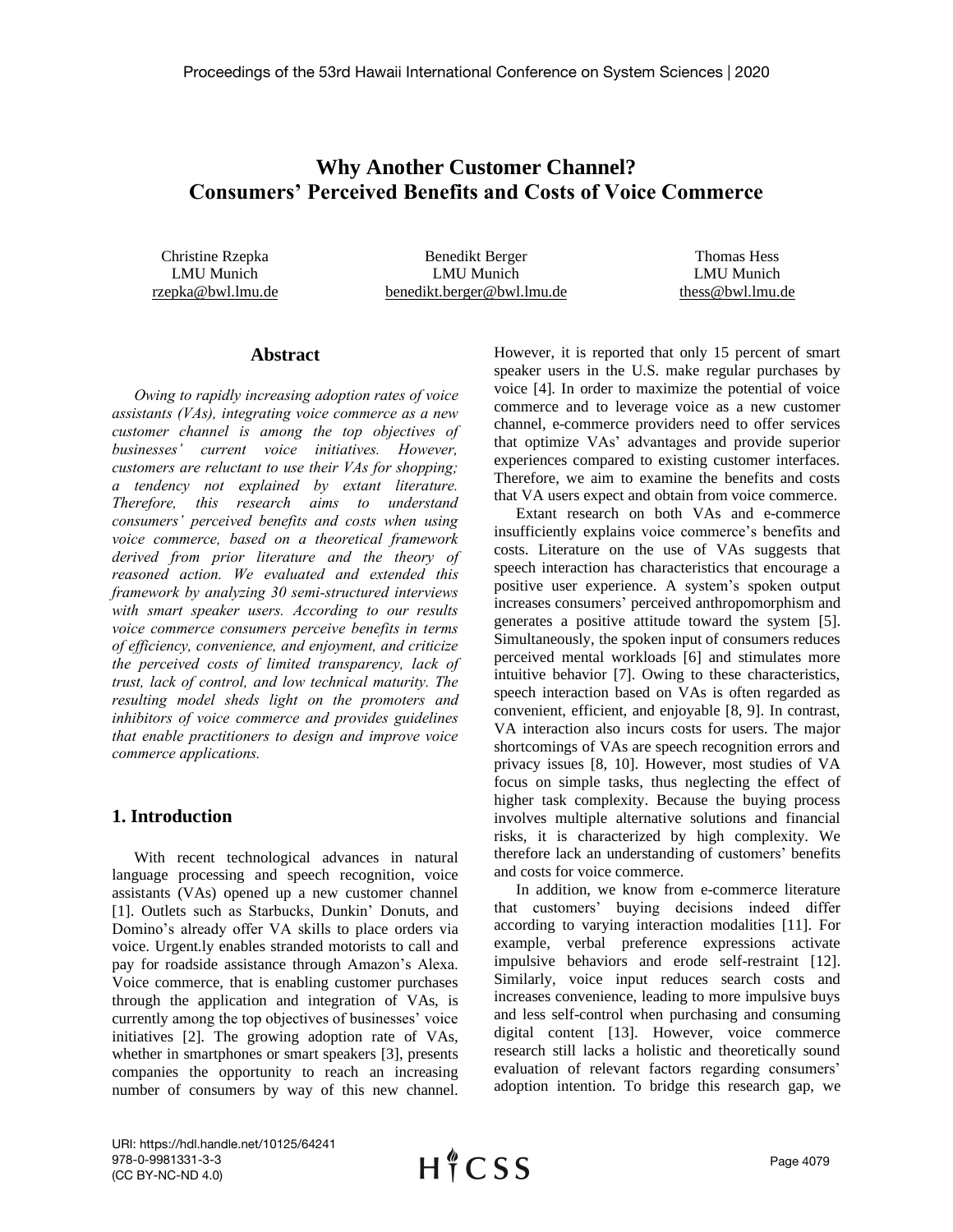provide a comprehensive overview of users' expected benefits and costs when using VAs during the purchasing process. By integrating existing literature on both VAs and e-commerce, we extend initial explorative work [14] and address recent research calls to investigate customer preferences for VAs [15]. Therefore, we pose the following research question:

*Which benefits and costs do consumers evaluate when deciding to use a VA to purchase a product?*

To answer this research question, we conducted 30 semi-structured interviews with VA users and analyzed their responses by means of qualitative data coding techniques [16]. This approach, involving a continuous review of the resulting codes in accordance with extant literature, ensures that we capture all relevant determinants of VA users' perceptions of voice commerce. The results could be useful to researchers who intend developing appropriate quantitative models for voice commerce adoption and use, as well as to practitioners who improve existing and design new applications that satisfy customers' needs.

This paper is structured as follows: First, in order to develop a theoretical framework for our interview procedure and analysis, we review relevant literature on the adoption and use of VAs and e-commerce. Second, we present the interview findings and indicate the benefits and costs that consumers evaluate when deciding to use voice commerce. Finally, we discuss our key results and their implications, and propose new directions for future research.

# **2. Theoretical background**

### **2.1. Voice assistants**

While first attempts to build systems capable of communicating in a natural way date back to the 1950s [17], recent technological advancements enabled the diffusion of VAs in private and organizational contexts. Due to better computing power, data availability, and machine learning methods, which significantly improved the performance of speech recognition and natural language processing [18], VAs can now understand spoken commands and respond via synthesized voices in order to fulfill certain tasks [19]. Therefore, as a minimum, VAs consist of a speech recognizer, a dialogue manager, and a text-to-speech synthesizer [20]. The speech recognizer records spoken words and converts them into text. Then, a dialogue manager interprets the requested action and conducts the requested task based on cloud architecture. Subsequently, the system converts its answer into speech by text-to-speech synthesis. Apple launched its first successful VA, Siri, in 2011. This was followed by several VAs such as Amazon's Alexa and Google's Assistant. Currently, VAs are integrated into more and more devices. Not only did existing devices (e.g. smartphones) receive an additional voice input channel, and thus have multimodal input and output capabilities, but new system types also emerged that exclusively build on spoken interaction (e.g. smart speakers). While most smartphone users are therefore able to use multimodal speech input on their phones, the rapidly increasing adoption rate of smart speakers affirms consumer interest in solely spoken interactions. Smart speakers enable the user to carry out various tasks, ranging from information retrieval, through smart home control, to voice commerce.

Although different research disciplines investigate phenomena related to human speech, human-machine communication, and the use of VAs, research in the information systems (IS) domain is still at an early stage. Initial explorative studies focused on users' adoption intentions, related expectations, and actual use experiences (e.g. [8, 9, 21]). The major benefits that users expect to derive from the use of VAs are gains in efficiency, convenience, and enjoyment [8, 9]. Established models that explain technology acceptance determinants, for example TAM [22] and UTAUT2 [23], are still able to account for the intention to adopt this natural way of interacting with machines. However, extant research also suggests that additional factors should be considered when evaluating the use behavior of consumers, for example their privacy concerns [10] and trust beliefs [21]. For example, Easwara Moorthy and Vu [10] conclude that users are reluctant to share private information via voice, especially in public locations, compared with keyboard entry methods. Nasirian et al. [21] empirically show that VA interaction quality affects user trust, which in turn positively impacts on the intention to use a VA.

Differences in the relevance of established constructs and theoretical models can be explained by the human-like behavioral characteristics of VAs. Through their ability to understand spoken input and to answer in a spoken manner, VAs can engage in human-like conversations with their users, thereby establishing a sense of anthropomorphism, that is the attribution of human-like characteristics to a VA by the user [24]. In respect of VAs, these human-like characteristics may even attenuate the negative effects of privacy invasions in the smart home context [25]. While the system's spoken output and resulting anthropomorphism change consumers' perceptions, the users' ability to interact in a spoken way also affects their overall interaction experience. Compared to text input, speech is more intuitive [7] and requires less mental workload [6]. As a result, spoken interactions are more personal, they foster warmer user attitudes [26], and they encourage users to trust machines with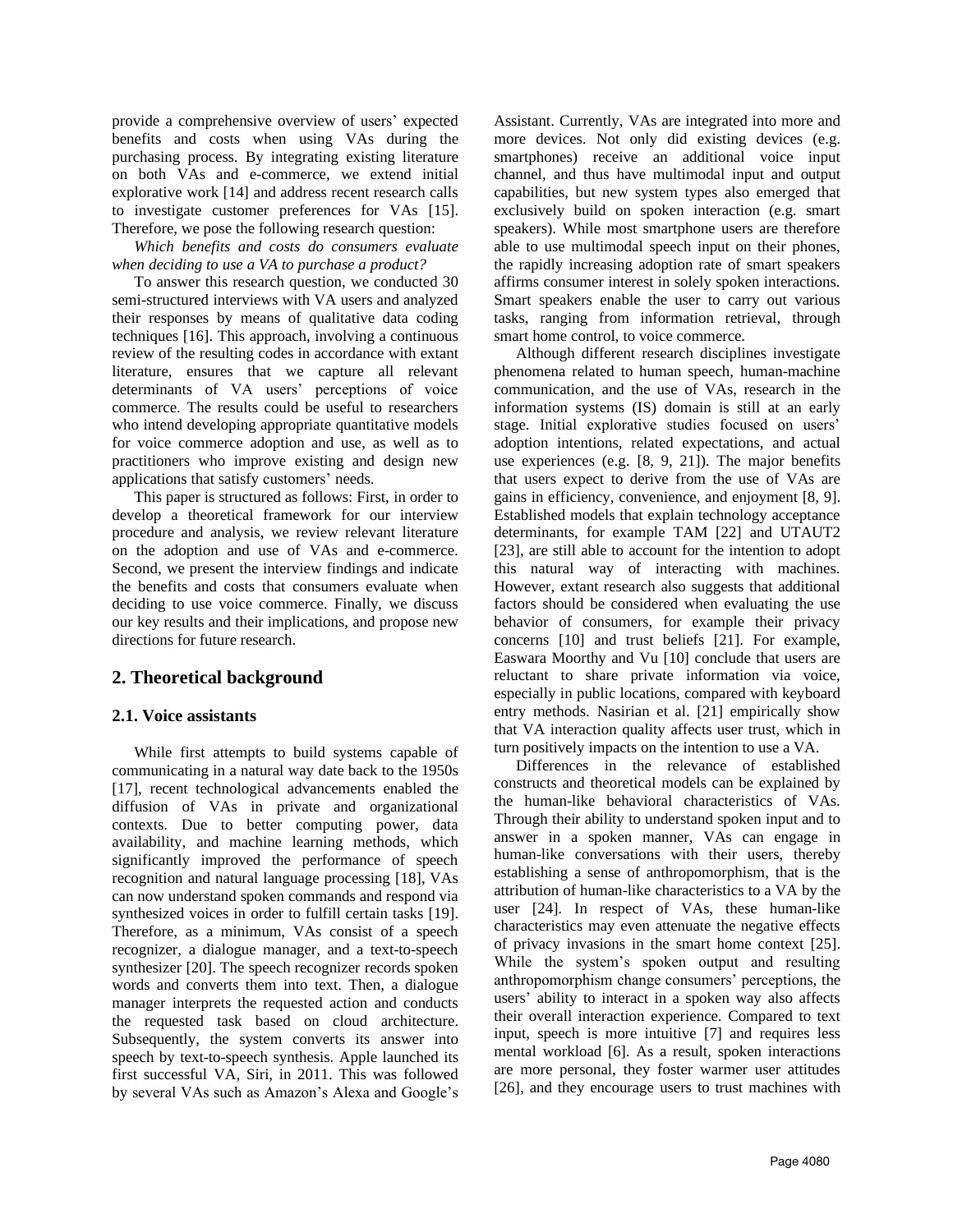more personal information [27]. In contrast, especially for high complexity tasks that may require user confirmation and control, text is preferred to voice [8].

These findings suggest that VAs, and spoken interaction as a differentiating characteristic in particular, differ from conventional technologies and interaction modes. However, thus far research on voice interaction focused on simple information search tasks or basic assistant functions. There still is a lack of research on the use of VAs for complex tasks. The purchasing process presents such a complex task as it involves multiple alternatives to achieve the goal [28]. As our current knowledge may not apply to this kind of task, we seek to identify the benefits and costs that VA users ascribe to voice commerce and to shed light on the motivation of users to purchase products via voice.

#### **2.2. Electronic and voice commerce**

E-commerce is broadly defined as the transaction of information and products from vendors to customers via the internet [29]. While consumers and vendors can interact online at various stages of the customer journey, the purchase of a product is the most studied consumer behavior in this context [30]. Therefore, this research project focuses on the customer's decision making process that concludes with the actual purchase. Since the rise of e-commerce, technological advancements have changed conventional e-commerce. These developments included the emergence of new interaction modes and touch points via the internet; advancements that also changed the customer's experience. For example, mobile commerce added the benefits of personalization, flexibility, and localization through wireless devices [31]. More recently, conversational commerce extended the functionality of these devices by adding new interaction modes such as messenger apps, chatbots, and VAs.

|  |  |  |  |  |  | Table 1. Prior research on VAs in e-commerce |
|--|--|--|--|--|--|----------------------------------------------|
|--|--|--|--|--|--|----------------------------------------------|

| Ref.              | <b>Main result</b>                                  |
|-------------------|-----------------------------------------------------|
| $[32]$            | Attractive use cases of voice commerce include      |
|                   | "request delivery status" and "find product";       |
|                   | however, most customers remain indifferent.         |
| $\left[33\right]$ | Interactivity through VAs increases<br>the          |
|                   | effectiveness of advertisements.                    |
| $[12]$            | Speaking encourages more indulgent choices,         |
|                   | compared to manual preference expression.           |
| $[34]$            | Convenience has a larger impact on satisfaction     |
|                   | in voice commerce than in e-commerce.               |
| $[35]$            | Information search via speech is less efficient but |
|                   | yields less mental workload compared to text.       |
| [13]              | VA use increases hedonic consumption but            |
|                   | decreases content completion.                       |

As a part of conversational commerce, voice commerce refers to the transaction of services between consumers and vendors via VAs [32]. Hence, VAs enable consumers to interact in a spoken manner with the online vendor when purchasing a product. In respect of voice commerce, there is a scarcity of empirical research on consumer behavior (see Table 1).

While the sources in Table 1 focus on narrow aspects and the implications of voice commerce, a holistic view that integrates both theory and empirical data is absent. Tuzovic and Paluch [14] provide a starting point by exploratively investigating consumers' perceptions associated with conversational commerce. Building on this research, we aim to deepen our understanding of the impact of VAs on the customer's purchase experience. This is of particular importance since extant research shows that new interaction modes are likely to affect consumer behavior and experience [11]. For example, Brasel and Gips [11] conclude that touch-based devices can enhance product valuations compared to mouse-driven desktop computers. They point out that the interface changes consumers' perceptions of products and marketing activities made online, and stress that research on interfaces could be as important as research on the content itself. In a similar vein, Shen et al. [36] identify a "direct-touch" effect, namely the preference of consumers for an affect-laden alternative over a cognitively superior one, which originates in the enhanced mental simulation of interacting with the more affective choice alternative on touch interfaces.

This effect implies that prior findings on other input modalities, such as text-based chatbots, are insufficient to understand users' evaluations of voice commerce. As we know, speech differs from text in the mental production, transmission, and reception processes of consumers [7]. The main values that users evaluate when deciding whether they should purchase a product online or in a conventional store are their expected maximization of convenience and minimization of time, effort, and costs associated with the purchase experience [29]. We still need to determine whether and how these values can be achieved for voice commerce. Indeed, issues regarding trust, privacy, and anthropomorphism known from extant literature on VAs are not new to e-commerce (see e.g. [5]). A better understanding of their role in and impact on voice commerce could improve VA applications and adequately address customers' concerns.

# **2.3. Theoretical framework**

Drawing on the theory of reasoned action (TRA), we assume that consumers' decisions to purchase a product via voice are determined by their intention to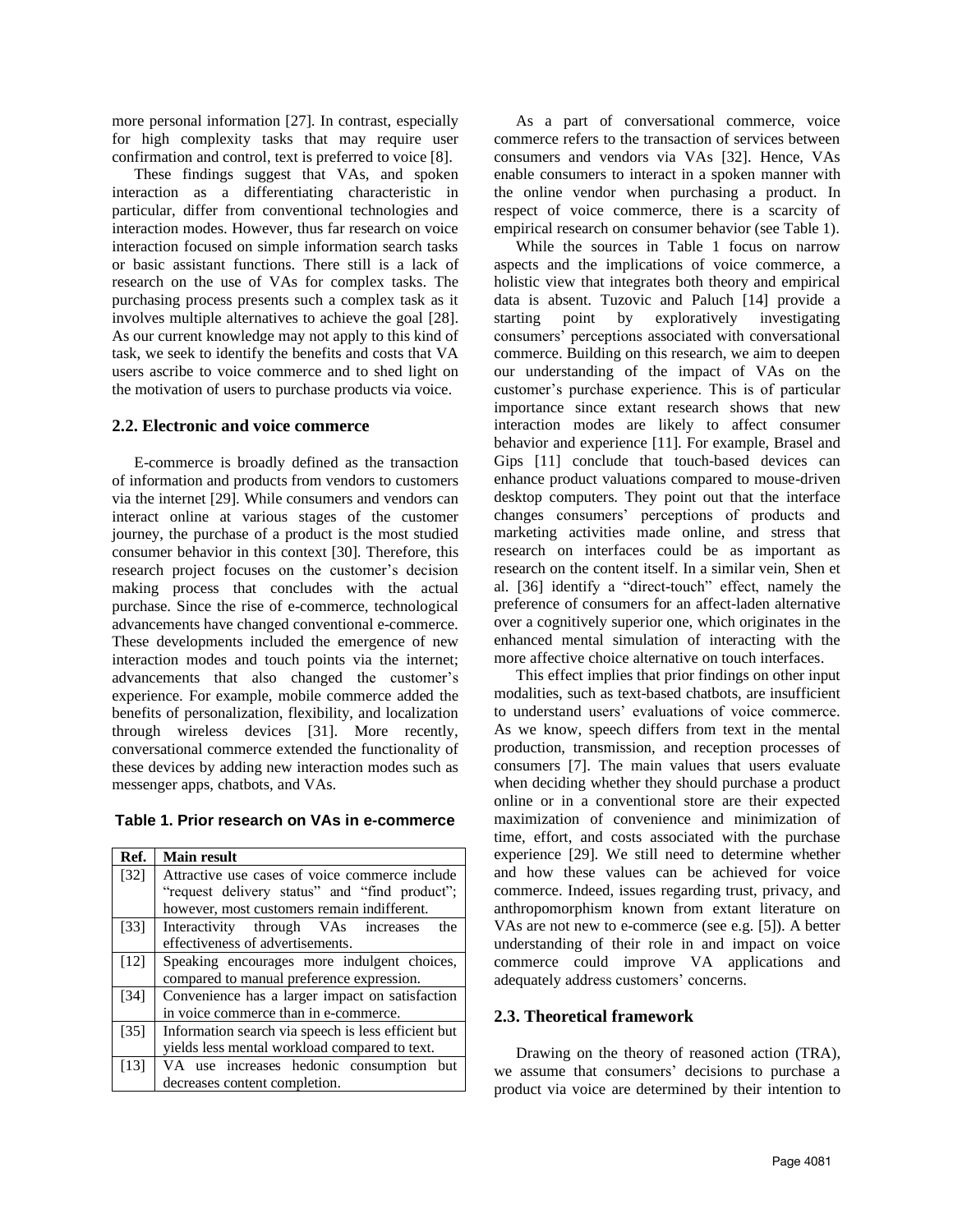purchase the product via voice. This theory postulates that the decisions of individuals on a certain behavior depend on their intention to engage in this behavior. This intention, in turn, is determined by the individuals' attitudes (as a result of salient beliefs) and subjective norms (i.e. normative beliefs) associated with this behavior [37, 38]. As this theory provides the foundation for various technology acceptance models (e.g. TAM [22], UTAUT2 [23]), we believe that it provides a suitable theoretical basis for users' costbenefit evaluations regarding voice commerce. We further argue, in line with Benlian and Hess [39], that consumers' perceived benefits and costs are one way to represent the salient beliefs that determine their attitudes, intentions, and actions. Hence, the positive beliefs of consumers about voice commerce enhance their perceived benefits, while negative beliefs translate into perceived costs.

From extant research we know that the positive beliefs and perceived benefits related to VA use are efficiency, convenience, and enjoyment [8, 9]. Research on VA characteristics further suggests that consumers may anthropomorphize VAs and form positive beliefs about their human-likeness [5, 24]. To further account for the positive impact of anthropomorphism on consumers' trust beliefs, we add trust to the positive beliefs toward voice commerce in Table 2.

| Table 2. Benefits and costs in extant literature |  |
|--------------------------------------------------|--|
|--------------------------------------------------|--|

| <b>Benefits</b>     | <b>Description</b>                        |  |
|---------------------|-------------------------------------------|--|
| Efficiency          | Voice interaction is faster than other    |  |
|                     | input modes, due to hands free use [8].   |  |
| Convenience         | VAs are valued for their ease of use [8], |  |
|                     | also in voice commerce [34].              |  |
| Enjoyment           | Users have fun when speaking to the VA    |  |
|                     | as the interaction is more personal [9].  |  |
| Anthro-             | Voice output may induce the attribution   |  |
| pomorphism          | of human-like characteristics to VAs [5]. |  |
| Trust               | Users' willingness to accept vulner-      |  |
|                     | ability toward a VA denotes a positive    |  |
|                     | belief in VAs [21].                       |  |
| <b>Costs</b>        | <b>Description</b>                        |  |
| Privacy<br>concerns | Users are reluctant to share personal     |  |
|                     | information via VAs as they<br>are        |  |
|                     | concerned about their data [10].          |  |
| Low                 | Speech recognition errors reduce users'   |  |
| technical           | perceived technical maturity, leading to  |  |
| maturity            | negative user experiences [8].            |  |

In contrast, potential costs and negative beliefs include privacy and security issues. These are found to affect individuals' adoption intentions of VAs [10] and may therefore also apply to consumers' evaluations of voice commerce. Furthermore, we add technical maturity as a cost since extant research shows that

speech recognition errors have a negative effect on users' experience with the system [8]. Table 2 summarizes the proposed benefits and costs that we associate with voice commerce, as seen from the perspective of the customer. Overall, the extant literature mainly presents positive beliefs that could be expected from voice commerce.

### **3. Methodology**

We chose a qualitative research approach to address our research question and to extend the knowledge derived from extant literature. Since voice commerce is a recent phenomenon and only partially understood in respect of narrow aspects, a qualitative approach is appropriate to explore consumers' beliefs regarding purchasing products via VAs in more depth and breadth [40]. Therefore, we conducted semistructured interviews with VA users to validate the extant literature's findings and to explore additional aspects. In order to ensure a high comparability with related research, we based our interview guideline on the theoretical constructs in Table 2. To analyze our data, as well as to identify, analyze, and report themes in the data and evaluate them against extant literature, we followed the guidelines on qualitative data coding proposed by Miles et al. [16].

#### **3.1. Data collection**

For our interviews, we used purposeful sampling [40] to recruit regular users of Amazon's Alexa. As prior research had found that inexperienced consumers were mostly indifferent to commercial VA applications [32], our approach would capture the future potential and requirements of more innovative users who are familiar with the capabilities of VAs. We limited our sample to users of Amazon's Alexa as it is the most popular smart speaker and also has the highest market share of all voice shoppers worldwide [3]. Between November 2018 and February 2019, we conducted semi-structured one-to-one interviews with 30 VA users, either in person or via telephone. Participants were recruited at a large university and through social media. The resulting sample included 12 female and 18 male participants, aged between 21 and 82 years. Only five participants claimed to be adopters (i.e. they had tried voice commerce at least once); two continued and three discontinued the use of voice commerce.

We divided the interview process into three parts. First, participants reported on their general online purchasing behavior and the use of their smart speaker. After these introductory questions, we asked the participants about their prior experience with voice commerce. Depending on their level of experience,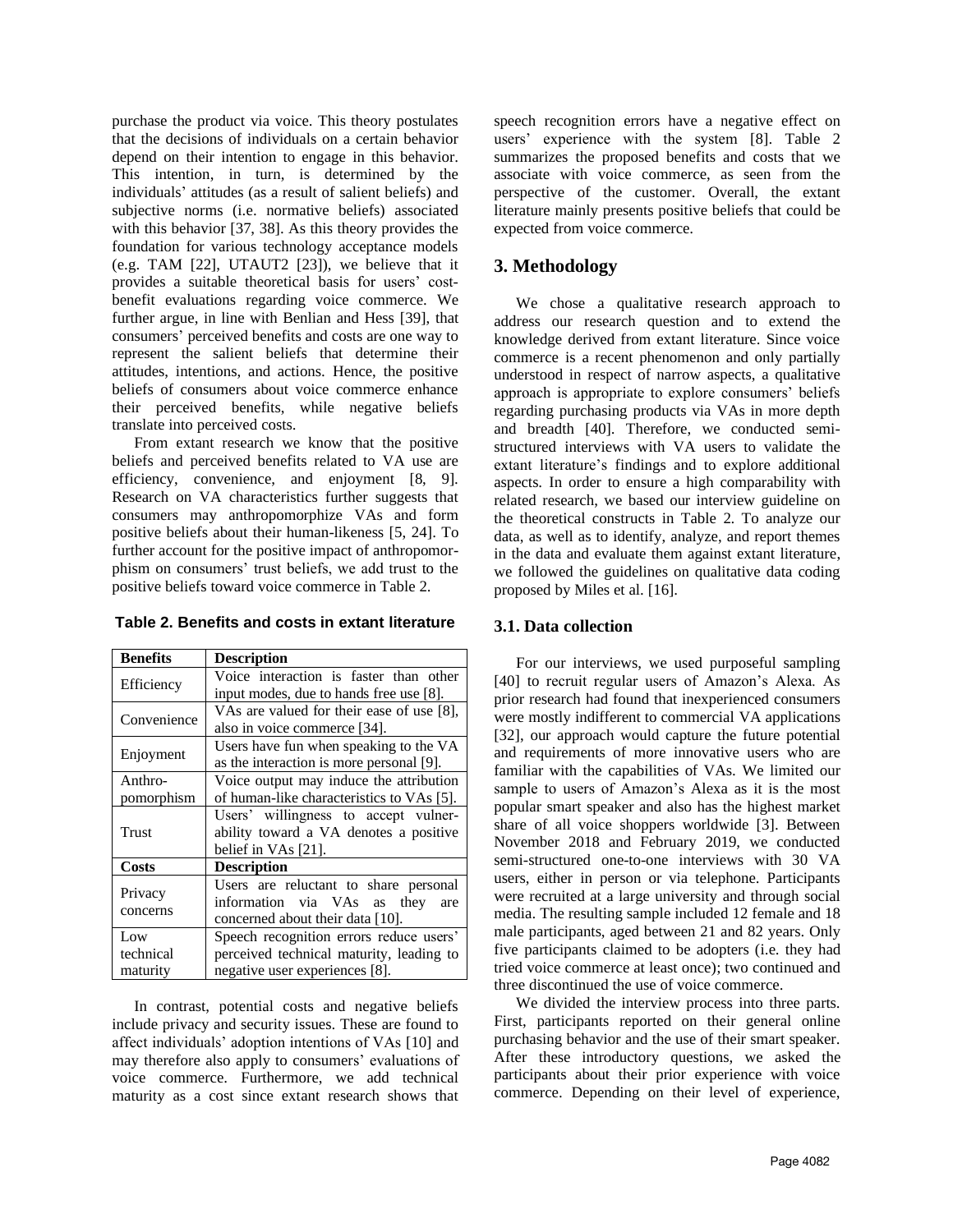additional questions were concerned with participants' purchasing behavior via voice, such as their purchase frequency and preferred product types. In order to familiarize non-adopters with the voice purchasing process and to prevent potential biases because of their lack of experience, we demonstrated the order process via Alexa in a self-made video. Second, we questioned the participants on their general attitude toward voice commerce and on their perceived advantages and disadvantages of purchasing products via voice. Following this, the participants were asked about their perception of the theoretical constructs listed in Table 2. Accordingly, we formulated questions based on the construct definitions. For example, the question "do you think purchasing with your smart speaker is easy and convenient?" refers to convenience. Third, participants could suggest desired improvements and provided information about their age, gender, and profession, depicted in Table 3.

| Age               | <b>Frequency (Percentage)</b> |
|-------------------|-------------------------------|
| $20 - 29$         | 26 (86.7%)                    |
| > 30              | $4(13.3\%)$                   |
| Gender            | <b>Frequency (Percentage)</b> |
| Female            | 12 (40.0 %)                   |
| Male              | 18 (60.0 %)                   |
| <b>Profession</b> | <b>Frequency (Percentage)</b> |
| Student           | 14 (46.7 %)                   |
| Employee          | 15 (50.0 %)                   |
| Other             | $1(3.3\%)$                    |

### **Table 3. Information on participants**

#### **3.2. Data analysis**

Two researchers independently coded all literal transcripts of the interviews, based on the applicability of what the interviewees said to either the benefits or the costs associated with voice commerce. Therefore, following qualitative data coding recommendations [16], the coding process was divided into first-cycle and second-cycle coding. The first-cycle coding started with deductive coding based on the constructs of our theoretical framework (see Table 2). We then inductively coded data that could not be assigned to the existing codes, for example 'no visual representation'. After discussing mismatches and reaching consensus on the naming of concepts, the coders derived 18 final codes from the data. In the subsequent second-cycle coding process, we grouped these codes to build thematic categories and overarching themes [16]. In this way 'no visual representation' and 'no comparison function' were grouped together to produce the thematic category 'limited transparency'.

### **4. Findings**

Of the five benefits of voice commerce derived from the literature, and based on our interview data, we confirmed three positive beliefs: *convenience, efficiency,* and *enjoyment.* However, the perceived costs of voice commerce differed from our anticipated findings, with the negative beliefs toward voice commerce being *limited transparency, low technical maturity, limited control,* and *lack of trust.* Table 4 summarizes the codes derived from the interviews.

| <b>Benefits</b>      | Codes                         |
|----------------------|-------------------------------|
| Efficiency           | Hands and eyes free use       |
| Convenience          | Less mental effort            |
|                      | Ease of use                   |
| Enjoyment            | Usage enjoyment               |
| Anthropomorphism     | Personal shopping experience  |
| <b>Costs</b>         | Codes                         |
|                      | No visual representation      |
|                      | No comparison function        |
| Limited transparency | Limited product information   |
|                      | No independent reviews        |
|                      | Vendor's competence           |
| Lack of trust        | Vendor's benevolence          |
|                      | Technology reliability        |
|                      | Potential misuse by strangers |
| Limited control      | No manual input modality      |
|                      | Risk of misunderstanding      |
| Low technical        | Limited interactivity         |
| maturity             | Speech recognition errors     |
| Anthropomorphism     | Feelings of uneasiness        |

**Table 4. Benefits and costs in the interviews** 

Contrary to our expectations, privacy concerns are not negatively related to voice commerce. As regular users of VAs, our interviewees do not indicate any additional privacy risks that affect their intention to adopt voice commerce: "I know that I am continuously monitored. But if it really bothers me, I can switch it off. I do not have any concerns regarding voice commerce […] not any more than I would have for traditional online shopping. It does not make a difference" [P9]. This quote illustrates that although consumers may indeed have privacy concerns regarding online shopping or VAs in general, these concerns are not higher for voice commerce although they may still exist. Only one participant states that, after talking about a certain topic, he would feel particularly uneasy about the advertisements on his phone. Since this issue does not affect his general use intention, we nevertheless exclude privacy concerns from the resulting conceptual model.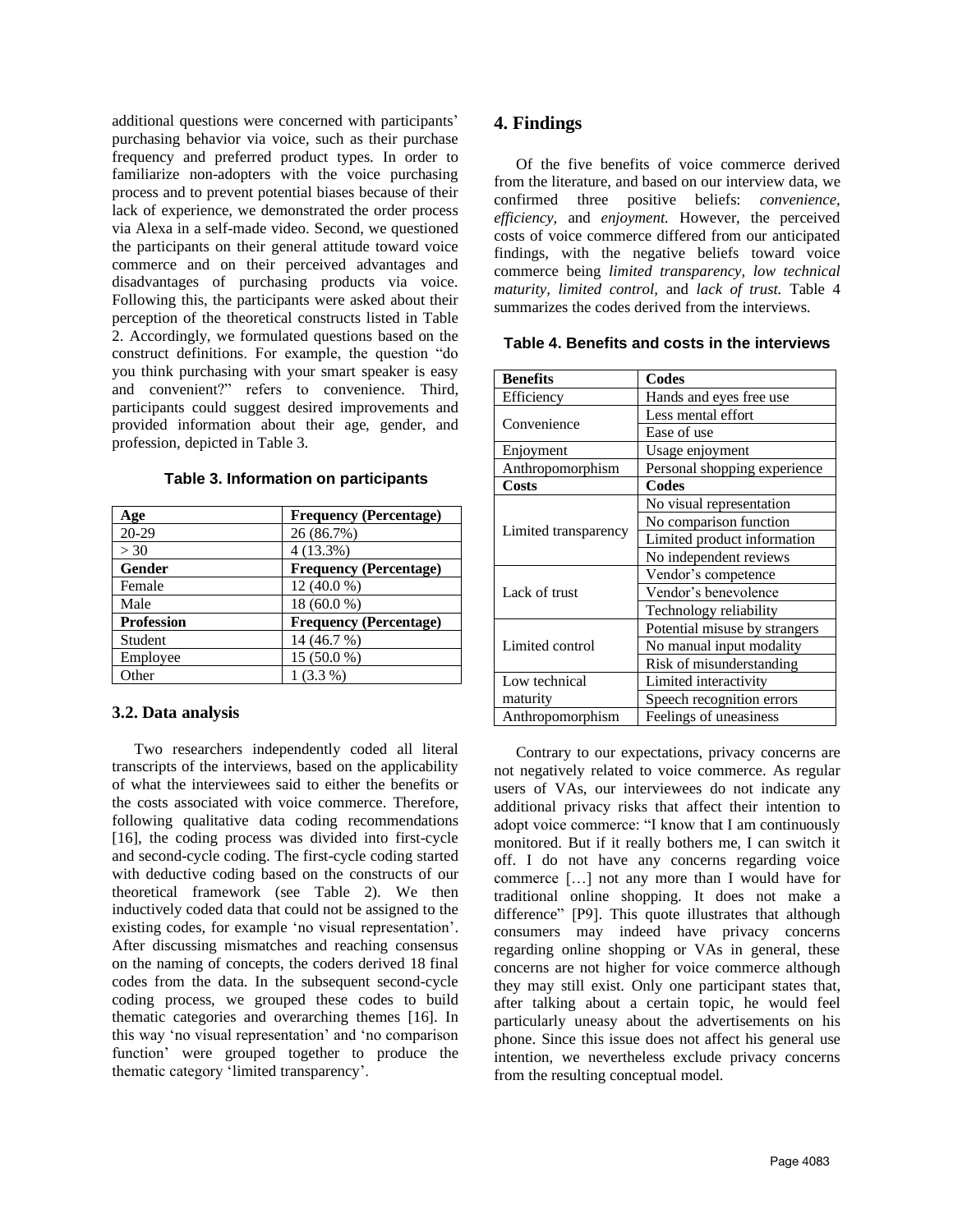In addition, there is no evident trend in users' perceptions of the VA's anthropomorphism and its impact on voice commerce. Although most of the participants do not attribute any human-likeness to their VA, they feel differently about it. Some participants desire more human-likeness and a personal shopping experience: "I am used to [the VA], I am used to her voice. She is more personable" [15]. "If she would be like a real shopping advisor in a store, I would like to consult her" [P1]. In contrast, other participants state that they would rather not want their VA to resemble a human being as this makes them feel uneasy: "I prefer that I talk to a computer that does not sound like a human, [...] that makes it less creepy" [P16]. "When I speak to Alexa, I feel like I would tell another person to buy something for me. I find this very insensitive" [P6]. Hence, we cannot categorize anthropomorphism as either a benefit or a cost, as it can have a positive and/or a negative connotation for the participants. From the interviews, it seems as if consumers prefer a human-like experience in terms of high responsiveness and competence, but refrain from human imitations, for example through a human voice.

# **4.1. Perceived benefits**

*Efficiency*: VA users expect time saving from voice commerce when performing their purchase activity. The participants expect efficiency gains when ordering routine products, similar to the functionality of the Amazon Dash Buttons. Since they do not have to open the app and deliberately select a product, the buying process is expected to be much quicker: "I don't lose time for the order. […] I can do other things at the same time, i.e. multitasking" [P8]. "It is much faster [...] You don't have to search for it by typing and to scroll through a thousand items" [P4].

*Convenience*: Interviewees anticipate convenience when they use VAs to purchase products. Voice commerce is regarded as being easier than conventional e-commerce. The purchase process is less complicated as consumers do not have to browse through the products online and type on the keyboard. In addition, by requiring less demanding mental efforts, the decision process itself is easy: "I can also simplify my decision choice by entrusting Alexa to make the choice for me" [P8].

*Enjoyment:* VA users indicate that they experience general enjoyment when using their smart speaker. However, they expect that their usage enjoyment will also transpire in voice commerce. "I have fun using Alexa and speaking to her, making my life easier. I would imagine that this would also apply to voice commerce" [P9].

### **4.2. Perceived costs**

*Limited transparency:* Perceived transparency refers to the user's understanding of the inner workings of a system, its underlying motives and the characteristics that drive its behavior [41]. As a negative belief, participants mostly fear that when they order products by simply saying "Alexa, buy garbage bags", the VA would choose a product by default without any comparison shopping. They would rather like to know how the VA makes this decision: "I find it random how it makes a decision. It suggests a product and I do not know how it decided on that one" [P8]. "I don't know on which basis she chooses a product. Does she take the best one, how does she decide?" [P14]. The participants also miss visual product representations: it is exhausting when, simultaneously, they have to remember the information of different products. In addition, the participants state that they do not want to rely on the vendor's product choices as they would rather prefer independent customer reviews, test results, or "reports about whether the [product] had any malfunctions or what people found to be pros and cons" [P5].

*Low technical maturity:* As expected, the interviewees poorly rate the technical maturity of their VA. They miss the ability to interact in a responsive way and demand that the VA should understand the context of a conversation: "It should not be complicated. I do not want that she reads out loud product lists, but that it is an interactive dialogue in which she can tell me the differences between products based on their main features" [P1]. "I can't imagine how it should work. […] I tried to add a [product], but it only reads out loud the first result, the product name. [...] I think it would have to be much more intelligent, it needs to know what information I need" [P26].

*Limited control:* The consumers report a perceived loss of control. Perceived control refers to peoples' perception that outcomes are the results of their own behavior [42]. The participants fear that other people could misuse their smart speaker to order products without their consent: "It really annoys me. When friends come to visit, they can make fun of it and purchase any product." [P2]. Instead, the interviewees prefer a manual input modality that enables them to consciously choose a product or swipe through different options. In addition, VA users fear the *risk of misunderstandings*, leading to wrong product purchases: "I would fear that I order the wrong thing and that I could not stop it anymore. That there are things in my shopping cart that I did not want" [P14].

*Lack of trust:* In contrast to an anticipated positive belief, the participants state that they do not trust the smart speaker with their product purchases and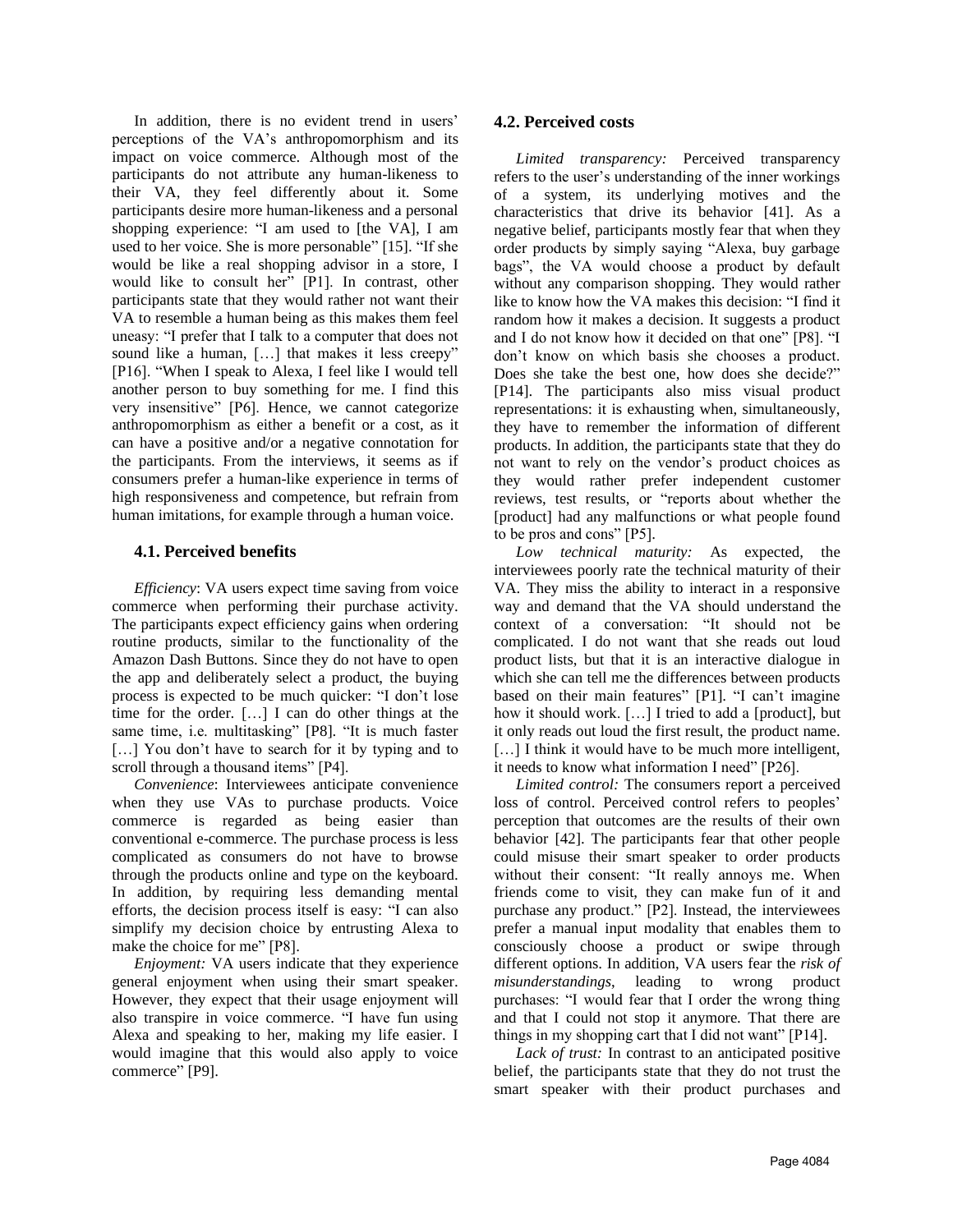therefore form negative beliefs. Hence, in accordance with the definition of trust, consumers want to avoid being vulnerable to a VA for voice commerce. The interviews reveal different dimensions: First, VA users do not trust the provider to be sufficiently competent to know their preferences and to be benevolent when making the best choice on their behalf: "I don't know if she would be able to do this. And if Amazon would want that. Because Amazon wants to sell products that bring the highest profits – thus the most expensive ones. I would think that they would rather sell a [product] for thousand euro than for fifty" [P2]. Second, users do not regard technology as sufficiently reliable to be entrusted with their purchases: "Imagine you would buy something at the DriveIn counter at McDonalds. It would be a shame if the Chicken McNuggets were missing. And if Alexa would forget my washing powder, it would be the same" [P3].

#### **4.3. Summary**

Overall, the evaluation of users' cost-benefit beliefs regarding voice commerce points to a trade-off that may not easily resolved. Our research results imply that consumers, in order to feel confident about making the right choice, demand control through manual input modalities and transparency through visual representations, comparison functions, reviews, and product details. While these factors are embedded in the e-commerce literature, since they provide positive outcomes on customers' evaluations, their applicability to the context of voice commerce remains a challenge. When providing visual output, manual interaction modalities, and transparent product comparisons and reviews, the main benefits of VAs – being efficient, effortless, and enjoyable (through hands and eyes free use and the opportunity to multitask)  $-$  cannot simultaneously be assured. This point is also illustrated in our interviews: "Of course, it is convenient to

interact via voice in general. However, it is inconvenient when it takes your decision choice. And then it is rather inconvenient to access your decision alternatives again. Consequently, the first encounter is convenient, but every following query is becoming increasingly inconvenient" [P7]. To date and based on the interviews, it seems as if existing voice commerce applications are unable to balance customers' costbenefit evaluations in a way that guarantees the achievement of their expected benefits without incurring higher perceived costs. The resulting negative attitude to the use of a VA for purchasing products could further affect consumers' intentions and actual behavior, as the TRA postulates [37, 38], thus providing possible explanations for consumers' nonadoption behavior in respect of voice commerce. Figure 1 depicts this relationship, which also provides a starting point for quantitative evaluations.

### **5. Discussion**

This study was motivated by the technological advancements in speech recognition and natural language processing that encourage businesses to increasingly market and monetize their services via a new customer channel, namely VAs. However, as consumers remain reluctant to make product purchases via voice, our aim is to understand the cost-benefit evaluations of consumers when they decide to use voice commerce. Building on extant literature on both VAs and e-commerce, we derived a list of relevant factors that relates to users' (non-)adoption behavior of voice commerce. We evaluated these factors through 30 semi-structured interviews with VA users.

While our results confirm three of the anticipated benefits that consumers would expect from voice commerce, namely *efficiency, convenience,* and *enjoyment*, and one cost factor, namely *low technical* 



**Figure 1. Conceptual model of the benefits and costs of voice commerce adoptions.**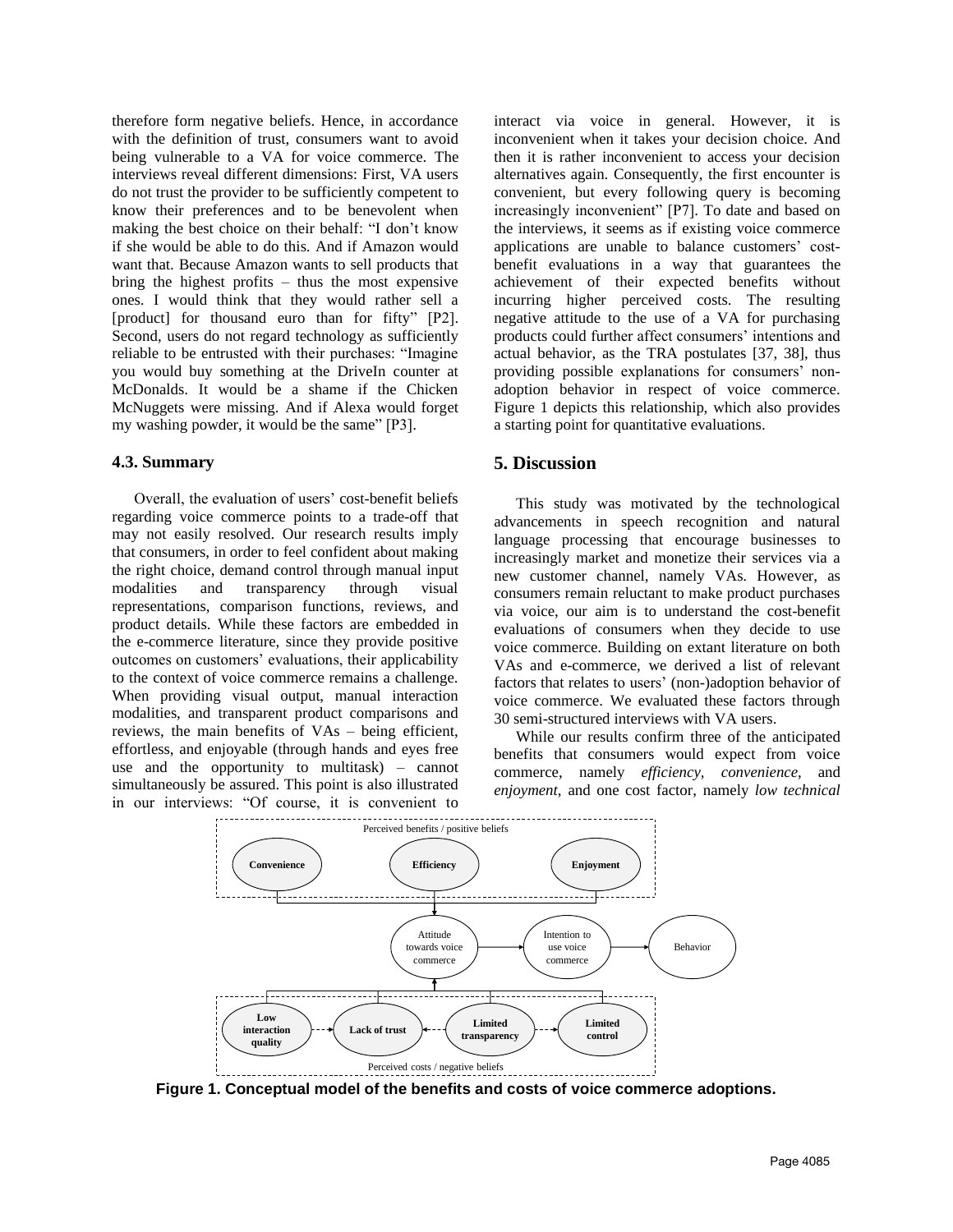*maturity*, the remaining factors were not supported. The proposition that trust, which is often associated with voice, would also encourage positive beliefs in voice commerce, was refuted by the interviews. Users state that they *trust* neither the vendor's competence or benevolence, nor the technology's reliability. Although trust is not a new phenomenon in either VA research or e-commerce, our results confirm the relevance and negative effects of a lack of trust for voice commerce. Especially regarding the purchase decision, research needs to consider the duality of the customers' trust beliefs in both technology and the vendor, as is the case in respect of mobile commerce [43].

In addition, the interviewees do not attribute any human-like characteristics to their smart speaker. While some prefer more human-likeness, others feel uneasy about it. This was a rather surprising finding as extant research suggests that voice would encourage *anthropomorphism* and positive beliefs on the user's side. We present two possible explanations for this phenomenon: First, anthropomorphism may happen unconsciously without the users' control or direct attention. As the literature shows that individuals speak intuitively [7] and that spoken interactions are more personal [26], it is likely that individuals do not deliberately anthropomorphize a VA, but still behave differently during the interaction. Second, the extant literature also shows that there are various ways to infer anthropomorphism [5]; voice output, without any visual component, may not be sufficient to provide the impression of a human being. Regarding the result that users' unease increases the more human-like the VA becomes, a possible explanation is provided by the Uncanny Valley hypothesis. The latter states that a user's familiarity with a system decreases as soon as the system becomes human-like without having a lifelike appearance [44]. Overall, our findings emphasize the relevance of recent research calls to determine the optimal level of anthropomorphism [15].

Finally, we identified two negative beliefs from the data, beliefs not derived from the literature: limited control and limited transparency. Although we did not account for them in our literature review, as they were not among the major topics in both research streams, these negative beliefs describe two fundamental costs that users assign to voice commerce. Perceived *control* refers to individuals' beliefs that outcomes are determined by their own behavior [42]. Although investigated in mobile commerce, there is no research on the effect of limited control in the VA context. For example, perceived control is shown to positively affect users' perceived value of mobile services and their intention to use them [45], and is positively associated with transaction efficiency and trust in the provider [46]. Since users cannot directly determine

what the smart speaker ultimately does, the negative belief of limited control seems reasonable. Based on the results of the literature on mobile commerce, we therefore observe the opposite effect of perceived control on efficiency and trust in the VA provider.

Lastly, users' perceived *transparency* refers to their understanding of the inner workings of a system [41]. Although this theoretical construct has to our knowledge not yet been investigated for VAs, we draw on prior literature in the e-commerce context to gain a better understanding. For recommender agents, improvements of their transparency by providing explanations are shown to positively affect all three trusting beliefs (competence, integrity, and benevolence) [47]. Also, the use of trade-off displays between products to increase transparency has positive effects on users' perceived enjoyment and product diagnosticity, that is the extent to which a consumer believes that a system is helpful for the full evaluation of a product [48]. Our results therefore imply that without comparison functions and the provision of product details, higher levels of product diagnosticity cannot be achieved for voice commerce.

# **6. Conclusion**

Based on a literature review and 30 semi-structured interviews, we identified benefits and costs that VA users evaluate when making the decision to use voice commerce. Our results show that users evaluate benefits in *efficiency, convenience*, and *enjoyment*, against the costs of limited *transparency*, limited *control*, limited *technical maturity*, and lack of *trust*. The trade-offs between these cost-benefit evaluations point to a possible explanation of the low adoption rates of voice commerce thus far: for example, the provision of visual output and manual input reduces the expected efficiency gains of consumers.

However, this research is not without limitations. First, the interview sample shows weaknesses in the representation of the population. Most of the participants were below 30 years of age and without voice commerce experience. Although we compensated for this lack of knowledge by showing all participants a video of the purchasing process via voice, interviews with more regular and older voice commerce adopters could provide deeper insights into actual use experiences. Furthermore, we used purposeful sampling and only interviewed users of Amazon's Alexa. Although our results specifically show why VA users do not adopt voice commerce, they do not indicate why users do not adopt VAs at all. Consequently, we did not detect the voice commerce costs incurred by VA use in general (i.e. privacy concerns). Second, we did not differentiate between the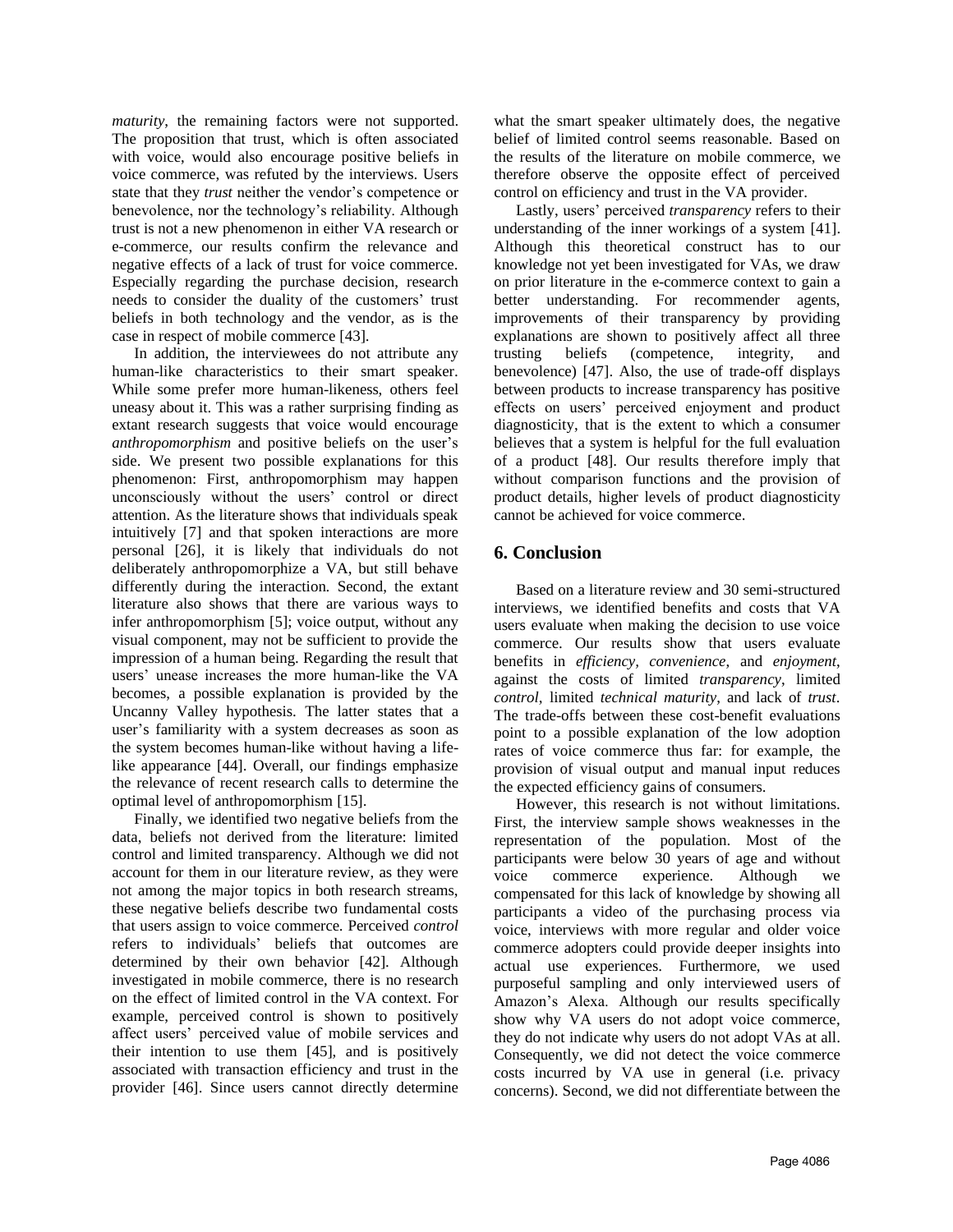applicability of different product types for voice commerce. Although many participants state that they prefer using voice for commodity products and repeated purchases, our results did not include any product distinction. Future research could therefore examine our propositions for different product categories. Third, we did not depict the application of VAs throughout the whole customer journey, but only for the purchase of a product, thus neglecting the postpurchase stage of customer service. As customer service is a suitable application for VAs, future research should also investigate this stage.

Our results enhance existing theory in two ways: First, based on a sound theoretical model grounded in the TRA [37, 38], we provide an explanation for users' non-adoption behavior in respect of voice commerce. Second, the identified constructs describe relevant factors explaining consumers' intentions and actual behavior in regard to voice commerce, which can serve as basis for quantitative models. Therefore, future research should examine the proposed relationships that we derived from our data. For example, our results imply that increasing transparency attenuates the negative effects of perceived control losses by providing explanations for the VA's behavior. In addition, as a topic of future experimental studies, transparency could serve as a way to increase consumer trust in both the vendor and technology.

Our research results also have practical implications. To address consumer preferences, voice commerce providers and vendors must carefully balance consumers' cost-benefit evaluations in their product configurations. For example, to further increase consumers' trust and perceived control, providers can improve the transparency of VAs by adding visual displays, providing relevant and independent product information, and explaining the VA's choice based on comparable products and prices. In addition to new VA generations that already address these shortcomings, it is possible to enhance existing screenless devices through television or smartphone connections. These connections can provide additional information to the customer and decrease their effort of memorizing the system's spoken output. Another established way to increase transparency is to provide explanations. Providers can easily add them to the dialogue configurations of the VA. Furthermore, providers should differentiate between dialogue interactivity and the human-likeness of speech configurations. While users prefer a fluent dialogue and an understanding of the conversational context, they are uncomfortable with the impression that is created of a human being. Providers must consider this when designing new applications and can consider using a synthesized voice instead of a human one.

# **7. Acknowledgements**

We thank Verena Thürmel, Maria Reschka, and Sergei Titov for their support in collecting the interview data.

# **8. References**

[1] Buvat, J., Jacobs, K., Khadikar, A., Sengupta, A., and Taylor, M., "Conversational Commerce", https://www.

capgemini.com/wp-content/uploads/2018/01/Conversational-Commerce-Report\_Digital.pdf, accessed 31.05.2019.

[2] Besik, H., "91% of Brands are Investing in Voice: How to Make it Work", https://theblog.adobe.com/91-of-brands-areinvesting-in-voice/, accessed 31.05.2019.

[3] Kinsella, B., and Mutchler, A., "Smart Speaker Consumer Adoption Report", https://voicebot.ai/wp-content/uploads/20 18/03/smart\_speaker\_consumer\_adoption\_report\_2018.pdf, accessed 12.01.2019.

[4] Kinsella, B., "Voice Purchasing Rose in 2018 Among US Smart Speaker Owners", https://voicebot.ai/2019/03/20/ voice-purchasing-rose-in-2018-among-us-smart-speakerowners/, accessed 31.05.2019.

[5] Qiu, L., and Benbasat, I., "Evaluating Anthropomorphic Product Recommendation Agents: A Social Relationship Perspective to Designing Information Systems", Journal of Management Information Systems, 25(4), 2009, pp. 145-182. [6] D'Mello, S.K., Graesser, A., and King, B., "Toward Spoken Human–Computer Tutorial Dialogues", Human– Computer Interaction, 25(4), 2010, pp. 289-323.

[7] Akinnaso, F.N., "On the Differences Between Spoken and Written Language", Language and Speech, 25(2), 1982, pp. 97-125.

[8] Luger, E., and Sellen, A., "Like Having a Really Bad PA: the Gulf Between User Expectation and Experience of Conversational Agents", Proceedings of the CHI Conference on Human Factors in Computing Syst., 2016, pp. 5286-5297.

[9] Moussawi, S., "User Experiences with Personal Intelligent Agents: A Sensory, Physical, Functional and Cognitive Affordances View", Proceedings of the ACM SIGMIS Conference on Computers and People Research, 2018, pp. 86-92.

[10] Easwara Moorthy, A., and Vu, K.-P.L., "Privacy Concerns for Use of Voice Activated Personal Assistant in the Public Space", International Journal of Human-Computer Interaction, 31(4), 2015, pp. 307-335.

[11] Brasel, S.A., and Gips, J., "Tablets, Touchscreens, and Touchpads: How Varying Touch Interfaces Trigger Psychological Ownership and Endowment", Journal of Consumer Psychology, 24(2), 2014, pp. 226-233.

[12] Klesse, A.-K., Levav, J., and Goukens, C., "The Effect of Preference Expression Modality on Self-Control", Journal of Consumer Research, 42(4), 2015, pp. 535-550.

[13] Son, Y., and Oh, W., "Alexa, Buy Me a Movie!: How AI Speakers Reshape Digital Content Consumption and Preference", Proceedings of the International Conference on Information Systems, 2018.

[14] Tuzovic, S., and Paluch, S., "Conversational Commerce–A New Era for Service Business Development?", in (Bruhn, M., and Hadwich, K., eds.): Service Business Development, Springer, 2018, pp. 81-100.